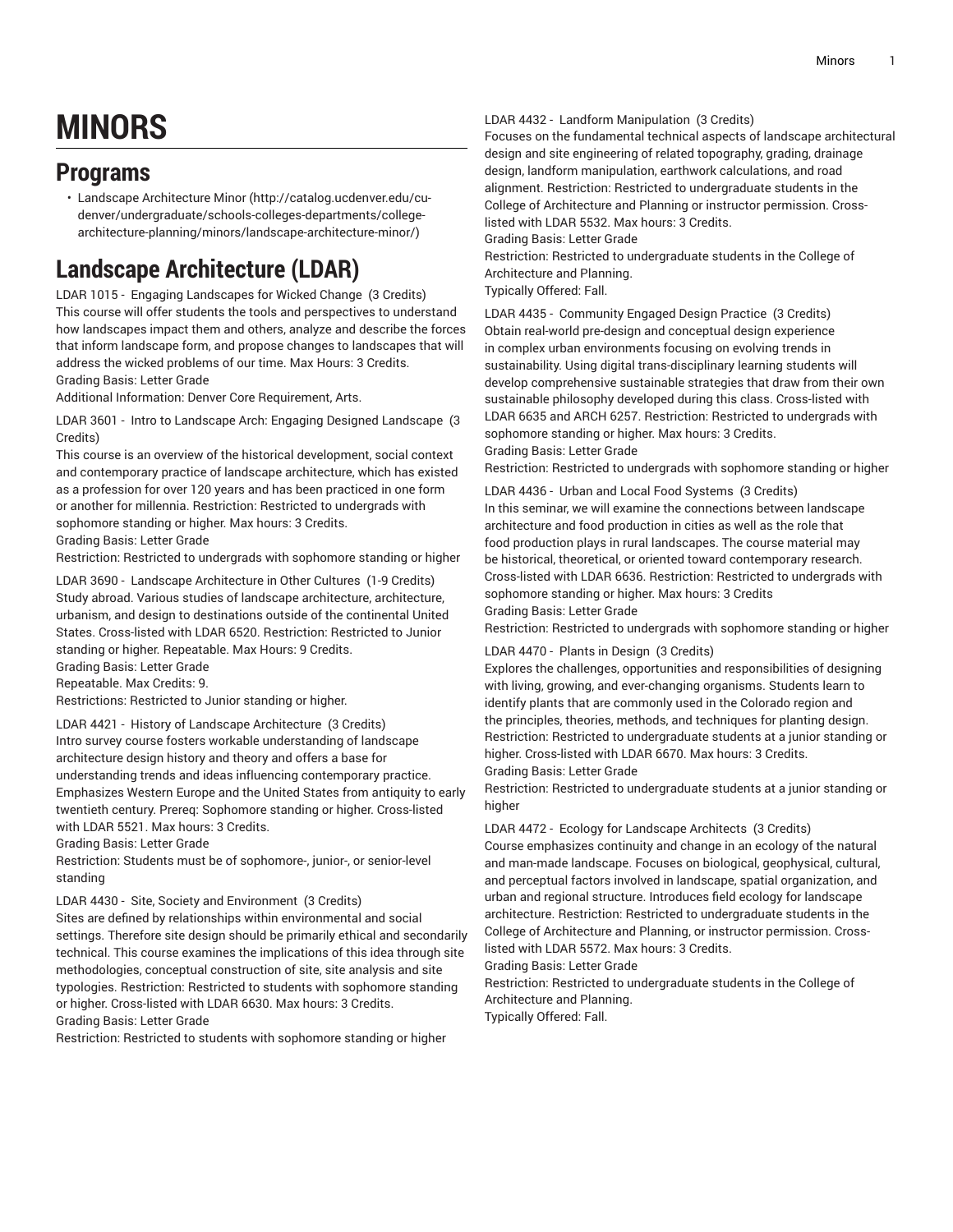LDAR 4486 - Special Topics in Landscape Architecture (3 Credits) Lectures, discussion, and projects exploring topics in landscape architecture drawn from current practice, contemporary issues of design and the built environment, and/or landscape history and theory. Focus and content vary each term. Prereq: Sophomore standing or higher. Repeatable. Max Hours: 6 Credits.

Grading Basis: Letter Grade

Repeatable. Max Credits: 6.

Restriction: Students must be of sophomore-, junior-, or senior-level standing

LDAR 5501 - Landscape Architecture Design Studio 1 (3 Credits) Introduction to basic strategies, methods and techniques of landscape architectural design and representational techniques. Explores fundamental issues of spatial form and landscape experience and meaning. Prereq: LDAR 5510. Restriction: Restricted to graduate majors within the College of Architecture and Planning. Max hours: 3 Credits. Grading Basis: Letter Grade

Prereq: LDAR 5510. Restriction: Restricted to graduate majors within the College of Architecture and Planning.

LDAR 5502 - Landscape Architecture Design Studio 2 (6 Credits) Problem-based studio course covers strategies, methods and techniques of landscape architectural design with emphasis in more complex social and urban issues, design processes and development and the application of theory and research. Prereq: LDAR 5501 and LDAR 5540 or GEOG 4080/5080, or permission of instructor. Restriction: Restricted to graduate majors within the College of Architecture and Planning. Max hours: 6 Credits.

Grading Basis: Letter Grade

Prereq: LDAR 5501 and LDAR 5540 or GEOG 4080/5080. Restriction: Restricted to graduate majors within the College of Architecture and Planning.

LDAR 5503 - Landscape Architecture Design Studio 3 (6 Credits) Problem-based studio covering the approaches, techniques and means for planning and designing sites to accommodate development program on a particular site within an identifiable context. Covers issues definition, site analysis, programming, development of design strategies, evaluation site planning, and communication. Prereq: LDAR 5501 and LDAR 5502 or permission of department chair. Max hours: 6 Credits.

Grading Basis: Letter Grade

Restriction: Restricted to graduate majors within the College of Architecture and Planning.

LDAR 5510 - Graphic Media in Landscape Architecture (3 Credits) Introduces basic principles and methods associated with analog and digital drawing-plan, sections, perspectives, color, shading, composition and projection. Max hours: 3 Credits.

Grading Basis: Letter Grade

Restriction: Restricted to graduate majors within the College of Architecture and Planning.

LDAR 5521 - History of Landscape Architecture (3 Credits) Intro survey course fosters workable understanding of landscape architecture design history and theory and offers a base for understanding trends and ideas influencing contemporary practice. Emphasizes Western Europe and the United States from antiquity to early twentieth century. Cross-listed with LDAR 4421. Max hours: 3 Credits. Grading Basis: Letter Grade

Restriction: Restricted to graduate level or senior level or higher students

# LDAR 5530 - City Design Fundamentals (3 Credits)

Investigates the historical roots, spatial patterns, and physical forms of cities and their evolution over time; the environmental, cultural, and economic forces influencing city design; and urban design as the nexus of the planning and design professions in contemporary city-building. Cross-listed with URPL 6350, URBN 6525, and ARCH 6270. Restriction: Restricted to graduate students within the College of Architecture and Planning. Max hours: 3 Credits.

Grading Basis: Letter Grade

Restriction: Restricted to graduate students within the College of Architecture and Planning

### LDAR 5532 - Landform Manipulation (3 Credits)

Focuses on the fundamental technical aspects of landscape architectural design and site engineering of related topography, grading, drainage design, landform manipulation, earthwork calculations, and road alignment. Prereq: LDAR 6641 with a B- or higher. Restriction: Restricted to graduate majors within the College of Architecture and Planning. Cross-listed with LDAR 4432. Max hours: 3 Credits.

# Grading Basis: Letter Grade

Prereq: LDAR 6641 with a B- or higher. Restriction: Restricted to graduate majors within the College of Architecture and Planning. Typically Offered: Spring.

# LDAR 5540 - Introduction to GIS (3 Credits)

An introduction to GIS as a set of strategies, methods and techniques used to facilitate the inventory and analysis of complex systems. Max hours: 3 Credits.

Grading Basis: Letter Grade

Restriction: Restricted to graduate Landscape Architecture majors within the College of Architecture and Planning

# LDAR 5572 - Ecology for Landscape Architects (3 Credits)

Course emphasizes continuity and change in an ecology of the natural and man-made landscape. Focuses on biological, geophysical, cultural, and perceptual factors involved in landscape, spatial organization, and urban and regional structure. Introduces field ecology for landscape architecture. Cross-listed with LDAR 4472. Max hours: 3 Credits. Grading Basis: Letter Grade

Restriction: Restricted to graduate majors within the College of Architecture and Planning.

# LDAR 5573 - Advanced Landscape Ecology (3 Credits)

Critically investigates the performance of complex landscape systems on multiple spatial and temporal scales, with emphasis on the interaction of human and non-human systems. May address issues of sustainability, disaster recovery, mitigation, etc. Prereq: LDAR 5572 or URPL 6500. Max hours: 3 Credits.

# Grading Basis: Letter Grade

Prereq:LDAR 5572 or URPL 6500 Restriction: Restricted to majors within the College of Architecture and Planning

# LDAR 6470 - ACE Mentoring (3 Credits)

Graduate students work with professional architects, designers, and engineers mentoring students in selected local high schools to learn problem solving, graphics and model making to produce a design project. Student mentors develop lesson plans, outcomes and keep a weekly journal. Cross-listed with ARCH 6470 and URPL 6850. Restriction: Restricted to majors within the College of Architecture and Planning. Max hours: 3 Credits.

# Grading Basis: Pass/Fail Only

Restriction: Restricted to graduate majors within the College of Architecture and Planning.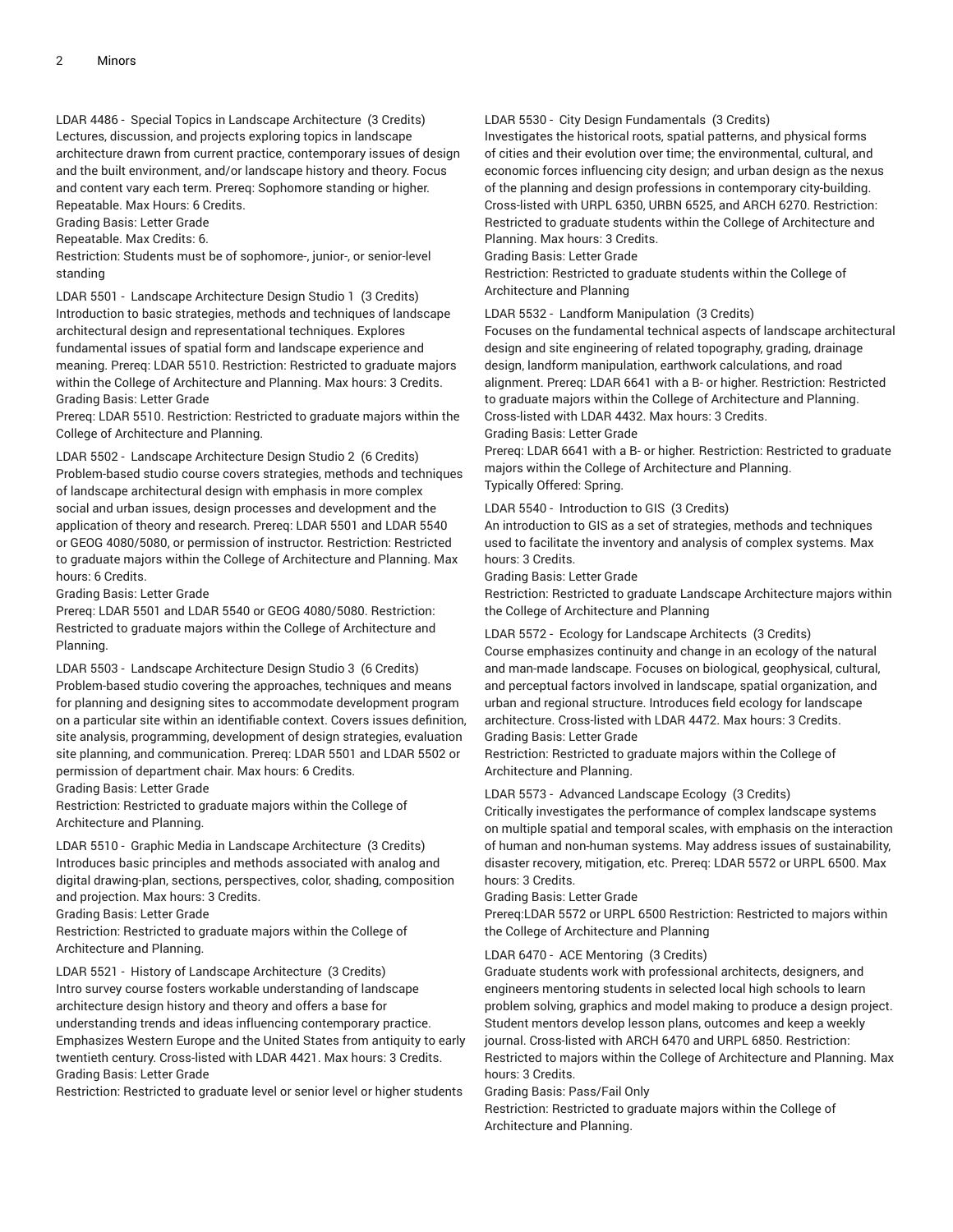LDAR 6520 - Landscape Architecture in Other Cultures (1-9 Credits) Study abroad. Various studies of landscape architecture, architecture, urbanism, and design to destinations outside of the continental United States. Cross-listed with LDAR 3690. Restriction: Restricted to majors within the College of Architecture and Planning. Repeatable. Max Hours: 9 Credits.

Grading Basis: Letter Grade

Repeatable. Max Credits: 9.

Restriction: Restricted to graduate majors within the College of Architecture and Planning.

LDAR 6604 - Landscape Architecture Design Studio 4 (3 Credits) Intermediate landscape design studios engage design projects and topics that cover diverse design approaches, contexts, and landscape processes at various scales and complexities. Design projects will vary. Students are expected to expand their graphic, oral communication, and design skills.. Prereq: LDAR 5501, 5502, 5503 or permission of department chair. Max hours: 3 Credits.

Grading Basis: Letter Grade

Restriction: Restricted to graduate majors within the College of Architecture and Planning.

LDAR 6605 - Landscape Architecture Design Studio 5 (3 Credits) Intermediate landscape design studios engage design projects and topics that cover diverse design approaches, contexts, and landscape processes at various scales and complexities. Design projects will vary. Students are expected to expand their graphic, oral communication, and design skills. Prereq: LDAR 5501, 5502, 5503, 6604 or permission of department chair. Max hours: 3 Credits.

Grading Basis: Letter Grade

Restriction: Restricted to graduate majors within the College of Architecture and Planning.

LDAR 6606 - Landscape Architecture Design Studio 6 (6 Credits) Advanced design studio covering landscape change in diverse contexts at various scales and complexities. Recommended: completion of 2 graduate level landscape studios or permission of department chair. Restriction: Restricted to graduate students within the College of Architecture and Planning. Max hours: 6 Credits.

Grading Basis: Letter Grade

Restriction: Restricted to graduate students within the College of Architecture and Planning

LDAR 6607 - Landscape Architecture Design Studio 7 (3 Credits) Advanced landscape design studios engage design projects and topics that cover diverse design approaches, contexts, and landscape processes at various scales and complexities. Design projects will vary. Students are expected to demonstrate mastery of graphic, oral communication, and design skills. Prereq: LDAR 5501, 5502, 5503, 6604, 6605, 6606 or permission of department chair. Max hours: 3 Credits.

Grading Basis: Letter Grade

Restriction: Restricted to graduate majors within the College of Architecture and Planning.

LDAR 6608 - Landscape Architecture Design Studio 8 (3 Credits) Advanced landscape design studios engage design projects and topics that cover diverse design approaches, contexts, and landscape processes at various scales and complexities. Design projects will vary. Students are expected to demonstrate mastery of graphic, oral communication, and design skills. Prereq: LDAR 5501, 5502, 5503, 6604, 6605, 6606, 6607 or permission of department chair. Max hours: 3 Credits.

Grading Basis: Letter Grade

Restriction: Restricted to graduate majors within the College of Architecture and Planning.

LDAR 6620 - Landscape Architecture Theory and Criticism (3 Credits) Explores and assesses theory in landscape architecture and the concepts, ideas and discourses underlying contemporary design approaches. Emphasizes developing critical understanding of the roles and agency of theoretical inquires in landscape architecture in relation to aligned disciplines. Cross-listed with ARCH 3620. Max hours: 3 Credits. Grading Basis: Letter Grade

Restriction: Restricted to graduate majors within the College of Architecture and Planning.

LDAR 6625 - Landscape Architecture Field Studies (3 Credits) Critical field evaluation of built works of landscape architecture using methodological approaches like field measurement, mapping, sketches, photography, written evaluations and applied research. It may also assess the performative aspects of designed landscapes. Max hours: 3 Credits.

Grading Basis: Letter Grade

Restriction: Restricted to graduate majors within the College of Architecture and Planning.

LDAR 6630 - Site, Society and Environment (3 Credits)

Sites are defined by relationships within environmental and social settings. Therefore site design should be primarily ethical and secondarily technical. This course examines the implications of this idea through site methodologies, conceptual construction of site, site analysis and site typologies. Prereq: LDAR 6641 with a B- or higher. Restriction: Restricted to graduate majors within the College of Architecture and Planning. Cross-listed with LDAR 4430. Max hours: 3 Credits. Grading Basis: Letter Grade

Prereq: LDAR 6641 with a B- or higher. Restriction: Restricted to graduate majors within the College of Architecture and Planning.

LDAR 6631 - Landscape Construction Materials and Methods (3 Credits)

Develops understanding of detailed design processes, construction materials and selection of construction methods and documents. Typically taken with LDAR 6605 and 6606 (LDAR Design Studios 5 and 6). Max hours: 3 Credits.

Grading Basis: Letter Grade

Restriction: Restricted to graduate majors within the College of Architecture and Planning.

LDAR 6632 - Site Planning (3 Credits)

Focuses on site planning processes, criteria and decision-making. Includes research, site analysis, and data synthesis as they relate to site context and design concepts. Also addresses site work (grading and drainage, utilities), cost computation, and creating site and building program. Max hours: 3 Credits.

Grading Basis: Letter Grade

Restriction: Restricted to graduate majors within the College of Architecture and Planning.

LDAR 6635 - Community Engaged Design Practice (3 Credits) Obtain real-world pre-design and conceptual design experience in complex urban environments focusing on evolving trends in sustainability. Using digital trans-disciplinary learning students will develop comprehensive sustainable strategies that draw from their own sustainable philosophy developed during this class. Cross-listed with ARCH 6257 and LDAR 4435. Restriction: Restricted to graduate students within the College of Architecture and Planning. Max hours: 3 Credits. Grading Basis: Letter Grade

Restriction: Restricted to graduate students within the College of Architecture and Planning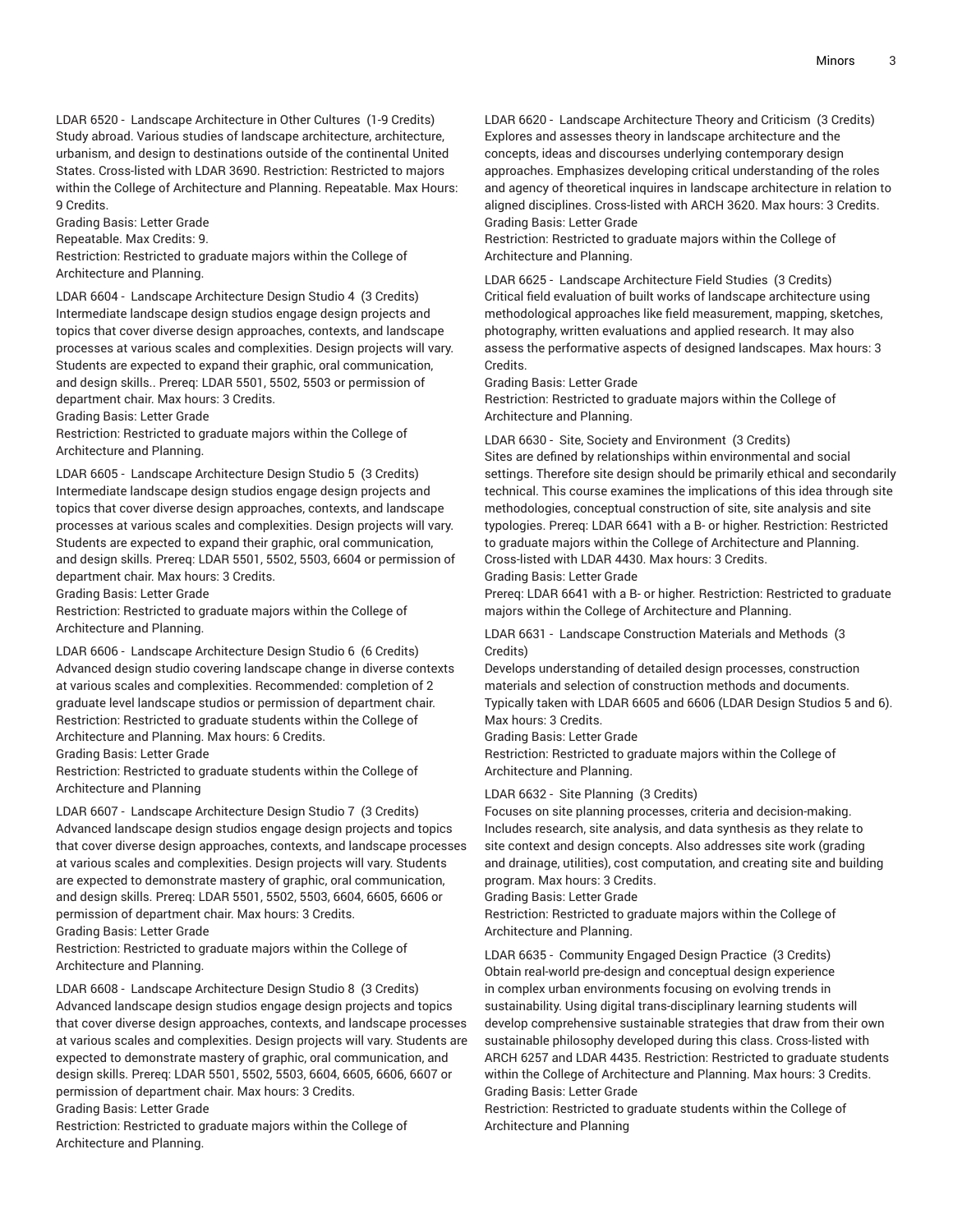LDAR 6636 - Urban and Local Food Systems (3 Credits)

In this seminar, we will examine the connections between landscape architecture and food production in cities as well as the role that food production plays in rural landscapes. The course material may be historical, theoretical, or oriented toward contemporary research. Crosslisted with LDAR 4436. Restriction: Restricted to graduate students within the College of Architecture and Planning. Max hours: 3 Credits

Grading Basis: Letter Grade

Restriction: Restricted to graduate students within the College of Architecture and Planning

# LDAR 6637 - Social Justice in Planning (3 Credits)

This course investigates various social justice issues encountered in planning, including conflict resolution; advocacy; environmental justice; social equity; culture and diversity; disadvantaged populations; public engagement techniques; affordability; equal access; and policy impacts. Cross-listed with URPL 6410 and ARCH 6258. Restriction: Restricted to Architecture graduate students within the College of Architecture and Planning. Max hours: 3 Credits.

Grading Basis: Letter Grade

Restriction: Restricted to Architecture graduate students within the College of Architecture and Planning

LDAR 6641 - Computer Applications in Landscape Architecture (3 Credits)

Introduces digital technologies and methods commonly used in landscape architecture including primarily CADD, visualization, graphic design, and other emerging applications. Includes hands-on exercises. Max hours: 3 Credits.

Grading Basis: Letter Grade

Restriction: Restricted to graduate majors within the College of Architecture and Planning.

LDAR 6642 - Landscape Architecture Digital Design Workshop (3 Credits)

Provides hands-on experiences in the principles, software, and theories for emergent 3-D and 4-D design in landscape architectural practice and research. Prereq: LDAR 6641. Max hours: 3 Credits.

Grading Basis: Letter Grade

Prereq: LDAR 6641 Restriction: Restricted to majors within the College of Architecture and Planning

# LDAR 6652 - Urban Design Seminar Topics (3 Credits)

Investigates topical issues in urban design, typically within the framework of a theme running through an entire course of study. Focus is on critical evaluation of theory, process and methods. Cross-listed with URBN 6652. Restriction: Restricted to graduate students within the College of Architecture and Planning. Max hours: 3 Credits.

Grading Basis: Letter Grade

Restriction: Restricted to graduate students within the College of Architecture and Planning

# LDAR 6655 - Urban Ecology (3 Credits)

This lecture/seminar will cover ecological principles as applied to urban systems (lecture portion) and students will do an intensive study, presentation, and discussion on the topic of their choosing (seminar portion). Cross-listed with URPL 6547. Restriction: Restricted to graduate students in the College of Architecture and Planning. Max hours: 3 Credits.

Grading Basis: Letter Grade

Restriction: Restricted to graduate CAP students.

# LDAR 6670 - Plants in Design (3 Credits)

Explores the challenges, opportunities and responsibilities of designing with living, growing, and ever-changing organisms. Students learn to identify plants that are commonly used in the Colorado region and the principles, theories, methods, and techniques for planting design. Crosslisted with LDAR 4470. Max hours: 3 Credits.

Grading Basis: Letter Grade

Restriction: Restricted to graduate majors within the College of Architecture and Planning.

LDAR 6671 - Plant Material Identification (3 Credits)

Students learn the names, characteristics and site requirements of plants including trees, shrubs, ground covers and perennials commonly used in built works in the Colorado region. Methods are transferable to other regions. Max hours: 3 Credits.

Grading Basis: Letter Grade

Restriction: Restricted to graduate majors within the College of Architecture and Planning.

LDAR 6686 - Special Topics: Landscape Architecture (3 Credits) Various topical concerns are offered in landscape architecture history, theory, elements, concepts, methods, implementation strategies, and other related areas. Repeatable. Max hours: 21 Credits.

Grading Basis: Letter Grade

Repeatable. Max Credits: 21.

Restriction: Restricted to graduate majors within the College of Architecture and Planning.

LDAR 6706 - Advanced Landscape Architecture Design Studio Immersive I (4 Credits)

Advanced design studio forms core of the Immersive experience; covers landscape change in diverse contexts at various scales and complexities. Travel competent also required (LDAR 6707). Recommended: complete 2 previous landscape graduate studios or permission of department chair. Coreq: LDAR 6707 and LDAR 6740 or LDAR 6745. Max hours: 4 Credits. Grading Basis: Letter Grade

Coreq: LDAR 6707 and LDAR 6740 or LDAR 6745.

LDAR 6707 - Advanced Landscape Architecture Design Studio Immersive II (2 Credits)

Advanced design studio forms core of the Immersive experience; covers landscape change in diverse contexts at various scales and complexities. Travel anticipated. Recommended: complete 2 previous landscape graduate studios or permission of department chair. Coreq: LDAR 6706 and LDAR 6740 or LDAR 6745. Max hours: 2 Credits.

Grading Basis: Letter Grade

Coreq: LDAR 6706, and LDAR 6740 or LDAR 6745.

LDAR 6711 - Advanced Graphics Landscape Architectural (3 Credits) Focuses on developing practical and applied expertise in various manual and digital visualization and representation techniques and media used for enhanced effectiveness in visual communication. Max hours: 3 Credits.

Grading Basis: Letter Grade

Restriction: Restricted to graduate majors within the College of Architecture and Planning.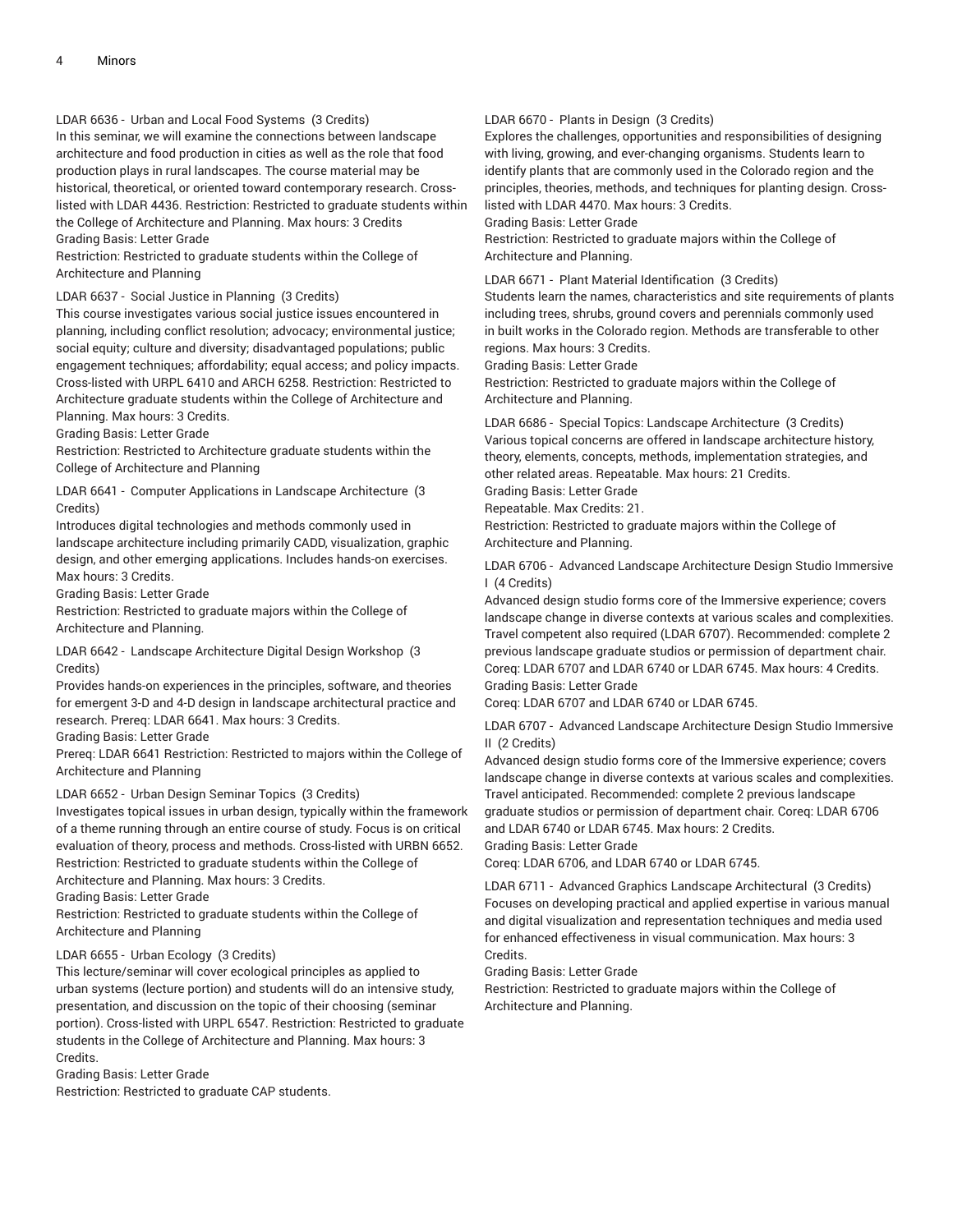# LDAR 6712 - Green Roofs/Living Systems (3 Credits)

The primary objective for this seminar is to give students a general understanding of green roof systems, vegetated roofs above underground architecture and vertical vegetated systems. The seminar will engage in critiques and discussions using international, national and local case studies, covering history, typologies, function, design, master planning and costs. Max hours: 3 Credits.

Grading Basis: Letter Grade

Restriction: Restricted to graduate majors within the College of Architecture and Planning.

# LDAR 6720 - Finding Common Ground (3 Credits)

Focuses on principles and societal variables that influence the structure of urban neighborhood space through research application. Max hours: 3 Credits.

Grading Basis: Letter Grade

Restriction: Restricted to graduate majors within the College of Architecture and Planning.

#### LDAR 6722 - Contested Terrains (3 Credits)

Explores the different processes, factors and forces that determine and influence occupation, land use and built form through the phenomena of conflict and contestation. Design is inherently located within the disputes and discourses involving landscape as location and resource. Max hours: 3 Credits.

Grading Basis: Letter Grade

Restriction: Restricted to graduate majors within the College of Architecture and Planning.

# LDAR 6723 - Cinema and the Landscape (3 Credits)

Explores the relationships between landscape and film through theoretical and practical investigations. Explores film's roles in understanding and investigating landscapes, their dynamic qualities and processes, and issues related to film's capacity to construct spatial meaning. Repeatable. Max Hours: 6 Credits.

Grading Basis: Letter Grade

Repeatable. Max Credits: 6.

Restriction: Restricted to graduate majors within the College of Architecture and Planning.

# LDAR 6724 - American Landscapes (3 Credits)

Historical, theoretical and critical evaluation of the development of American landscapes. May cover the economic, philosophical and social trends behind changes in the landscape as well as the intellectual and contextual changes to the theory and practice of landscape architecture. Prereq: LDAR 5521 Max hours: 3 Credits.

Grading Basis: Letter Grade

Restriction: Restricted to graduate majors within the College of Architecture and Planning.

#### LDAR 6725 - Design Communications (3 Credits)

In this seminar students will learn research and writing skills to produce articles in clear, readable, and substantial prose, from academic criticism to general interest reviews; writing forms and styles, including essays, reports, award applications and writing for oral presentation; and editing basics. Prereq: History and/or theory of landscape architecture or architecture. Max hours: 3 Credits.

Grading Basis: Letter Grade

Restriction: Restricted to graduate majors within the College of Architecture and Planning.

LDAR 6735 - The Landscape of Food (3 Credits)

An examination of the reciprocal relationships between landscapes and patters of food production, distribution, and consumption. Max hours: 3 Credits.

Grading Basis: Letter Grade

Restriction: Restricted to graduate majors within the College of Architecture and Planning.

LDAR 6740 - Advanced History/Theory Seminar - Immersive Semester (3 Credits)

Investigates topical issues in landscape architecture history/theory, process and methods within the framework of themes/issues running through the immersive semester course of study. Coreq: LDAR 6706. Restriction: Restricted to graduate CAP students. Max hours: 3 Credits. Grading Basis: Letter Grade

Coreq: LDAR 6706. Restriction: Restricted to graduate CAP students.

LDAR 6741 - Urban Design Process (3 Credits)

Advances current practice by exploring innovative methods of design analysis, production, representation, and communication. Community participation and civic engagement are integral components of seminar. Restrictions: Restricted to Graduate level students in the college of Architecture and Planning. Cross-Listed with URBN 6641, LDAR 6741, and URPL 6398. Max Hours: 3 Credits.

Grading Basis: Letter Grade

Restriction: Restricted to Graduate Level students in the College of Architecture and Planning.

LDAR 6745 - Advanced Media/Technology Seminar - Immersive Semester (3 Credits)

Advances landscape architectural practice by exploring innovative methods of design analysis, production, representation, and communication. Community participation and civic engagement are integral components of this seminar aligned with the immersive studio core track. Coreq: LDAR 6706. Restriction: Restricted to graduate CAP students. Max hours: 3 Credits.

Grading Basis: Letter Grade

Coreq: LDAR 6706. Restriction: Restricted to graduate CAP students.

# LDAR 6750 - Professional Practice (3 Credits)

Explores the essential elements of professional practice and equips students with the fundamental knowledge and skills requisite to understand and participate in this practice. Covers office organization, project management, contracts, professional ethics and non-traditional careers. Max hours: 3 Credits.

# Grading Basis: Letter Grade

Restriction: Restricted to graduate majors within the College of Architecture and Planning.

# LDAR 6755 - Urban Housing (3 Credits)

This course examines housing trends and patterns; supply and demand factors; housing policies; housing challenges (e.g., inequitable distribution, special needs, segregation/discrimination, and homelessness); sociological, demographic, and economic considerations; and the roles of planners and the public and private sectors. Cross-listed with ARCH 6205 and URPL 6405. Restriction: Restricted to graduate students. Max hours: 3 Credits. Grading Basis: Letter Grade

Restriction: Restricted to students with graduate standing.